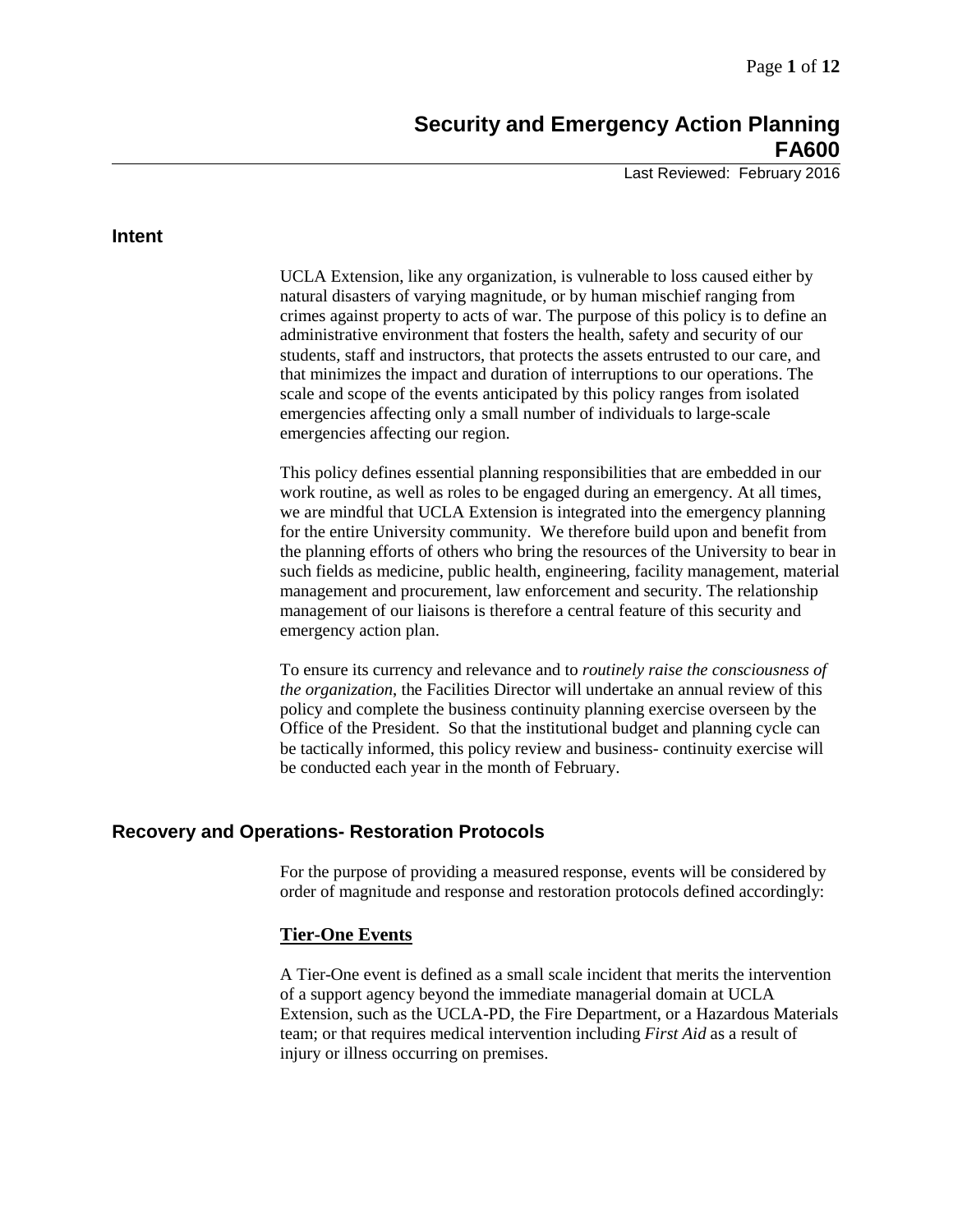- Placing protection of life as first priority and ensuring proper and unhesitating response, all staff, instructors and students are encouraged to exercise their independent personal judgment by calling "911" for medical or police assistance when it appears that crime, serious illness or injury are occurring or are likely to occur.
	- o Calls to "911" from campus lines will be directed to UCLA-PD.
	- o *Cell Phones* Emergency calls to "911" using cell phones used on the UCLA campus will likely be directed to UCLA-PD, depending on the user's carrier/service and the location of their services' cell-towers. Emergency calls to "911" from Westwood Village centers will be directed to LAPD for emergency response.
- Staff who are aware of illness or injury whether or not it requires emergency services will follow up with a call to either the Dean's office if regarding a student or instructor; or to Extension Human Resources (EHR) if regarding an employee. The Dean's Office will subsequently coordinate any necessary reporting to UCLA's *Office of Insurance and Risk Management* regarding students' or instructors' injury or illness.
- All staff are welcome to call the UCLA-PD if a perceived need arises, and need not wait for supervisorial approval. After calling, we expect staff to let supervisors know the call has been made.

# **Tier-Two Events**

A Tier-Two event is defined as an unscheduled loss of access to a single classroom building on the UCLA campus, or the unscheduled loss of a single metropolitan center causing a local suspension of instruction; or as a widespread suspension of instruction and administration involving multiple venues but with a foreseeable duration of no more than five days. (*The Northridge Earthquake is an example of a Tier-Two event*.)

- As noted above, the Dean and certain delegates in his or her absence are responsible for the decision to discontinue operations at any or all venues. In the event that communications are not available, this decision may be made in isolation by the most senior administrator present at the affected site.
- As a part of on-going life-safety training, all staff will be acquainted with approved assembly areas following a decision to evacuate any building. *Staff will be expected to see to the safe evacuation of students and instructors as a matter of highest priority*.
- With tier-two events, the primary strategy for redressing impacted traditional-format classes will be to arrange a change of venue. In the case of widespread closures of short duration, we may elect to schedule make-up meetings or implement extraordinary unit-valuation measures described in policy AA121 on *Credit, Grading and the Continuing Education Unit*.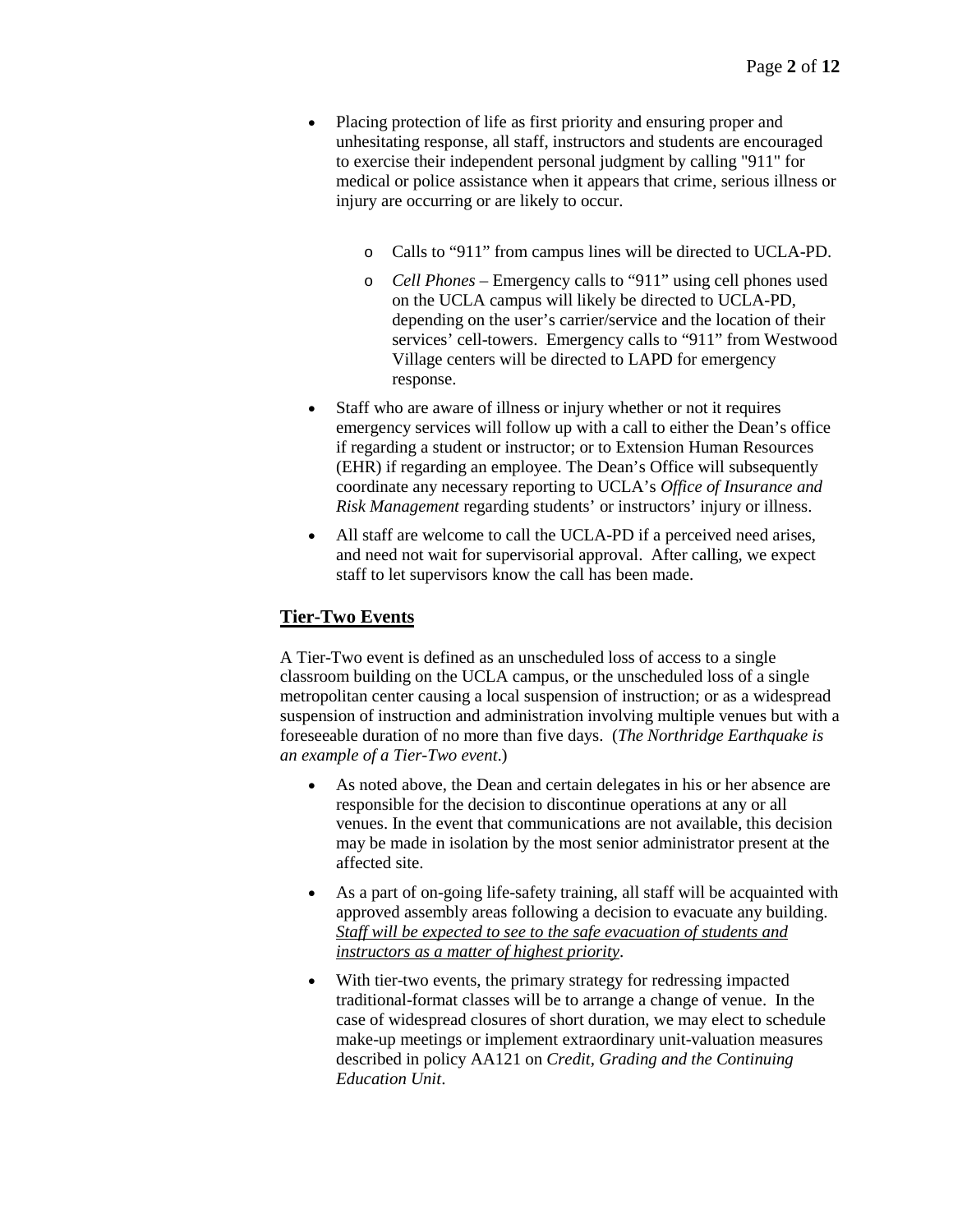# **Tier-Three Events**

A Tier-Three event is defined as closure of the UCLA Campus for an indeterminate amount of time for any cause, or the loss of the Administration building in Westwood, or a loss of administrative systems anticipated to be longer than fifteen business days due to infrastructure damage. The action planning for such an event is the same as that for tier-two events, although the order by which core business systems are restored, and the focus of managerial decision-making is expected to shift to address the magnitude of the event and its impacts.

- The essential problem of a Tier-Three event is not how to communicate a discontinuation of instruction or service. Rather, it is how and where to restore business processes and instruction following a severe blow to infrastructure and possible loss of life. To supplement the detail plans, which largely focus on restoration of administrative processes, program department directors become essential members of the crisis management team in order to plan the orderly restoration of instruction.
- For rapid restart of traditional format and hybrid instruction, UCLA Extension is committed to developing its capacity for an adroit and rapid deployment of course content to its online *learning management system*. Planning for and testing of such capacity will be practiced annually once implemented.
- Since administrative processes are typically automated and a blow to infrastructure will likely affect operations, this policy is appended with an [inventory](https://intracon.uclaextension.edu/policies/ITSContinuityPlan.pdf) of all known applications and business processes managed through Extension's *Information and Technology Services* (ITS). The list shows for each system and process:
	- o Ownership and application type
	- o Whether it is deemed *mission critical* by ITS
	- o Frequency of backup and backup medium
	- o Data exchanges with campus systems, if any
	- o Technical experts (by name)
	- o Whether it can be accessed using virtual private network (VPN)

# **Office of the President Business Continuity Planning –** *UC Ready*

Each February, the Facilities Director will coordinate the review and update of business continuity plans using the *UC Ready* documentation tool provided by UCOP. Extension's plans will be completed as follows:

- Program department directors will be invited to review, append and endorse a *generic plan* that describes their functions and recovery, or to develop and maintain their own plan.
- Administrative and program departments will be provided an opportunity to review and become acquainted with one another's plans.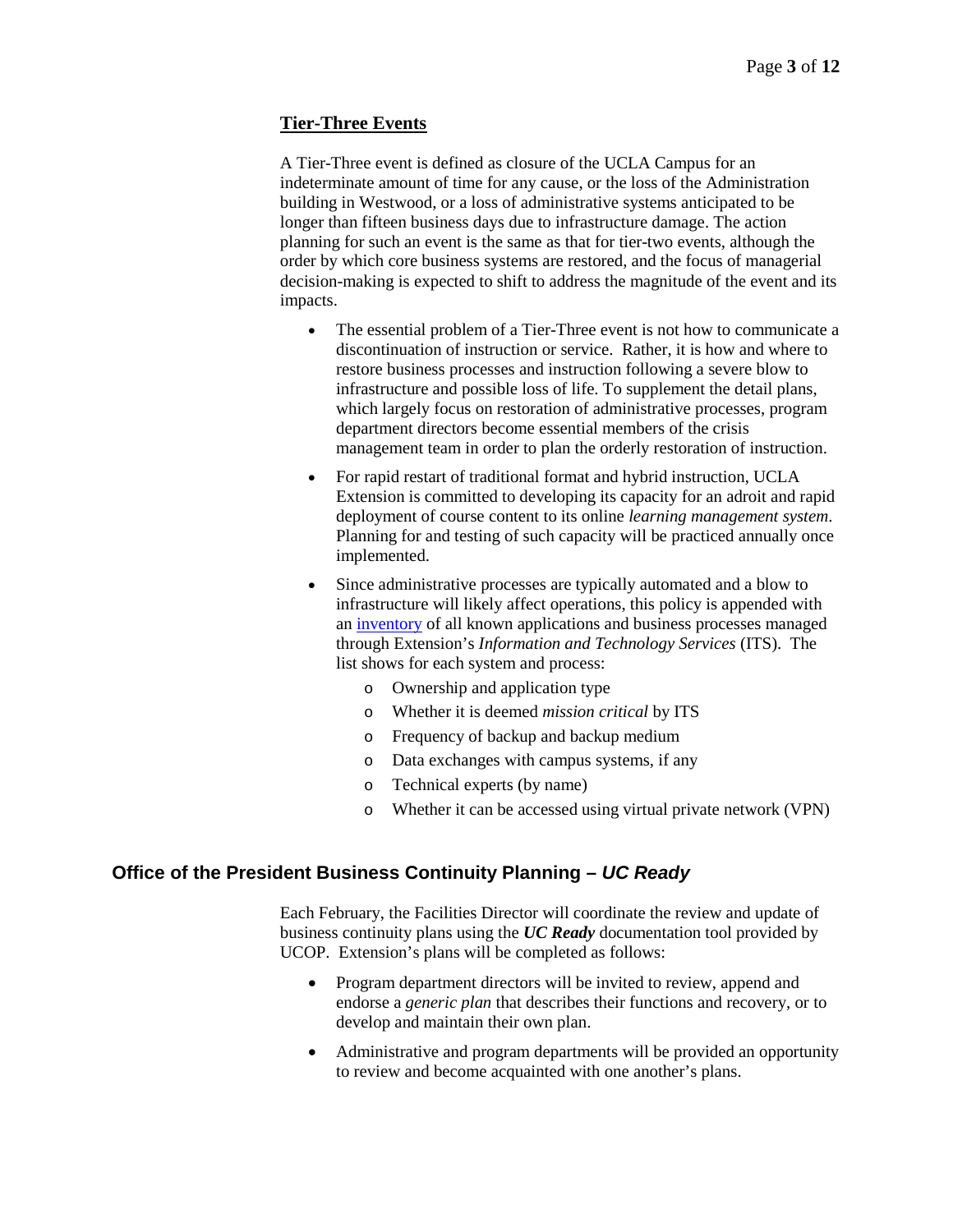# **Security and Prevention**

UCLA Extension is committed to maintaining learning and administrative environments that are safe for its staff, students and instructors. The following preventive measures reflect this commitment.

# **Security**

Roles of Community Service Officers (CSOs)

- To deter crime, Community Service Officers (CSOs) will be employed as security officers during hours that our classrooms and labs are accessible to the public, but when administrative offices are otherwise closed. CSOs will maintain a log of students and visitors to the Administration Building who are attending classes or who have unattended administrative business in the building. They shall make periodic rounds of the building to ensure that all offices are properly locked.
- Institutional publications will encourage the use, based on a selfassessment of need, of the CSO *Escort Program* which, from dusk to 1 am, employs unarmed UCLA students to accompany students, staff, and instructors walking between points on the UCLA campus and its immediate environs.

### Extension's *Campus Security Authorities* (CSAs)

- UCLA Extension has designated the following personnel as *Campus Security Authorities* (CSAs) as defined in the federal *Jeanne Clery Act* because each would likely be seen as an official to whom a report of crime victimizing a student would and should be made. As noted above, we expect any Extension staff who know of a crime in progress to immediately dial 911 for local law enforcement. Any Extension staff employee or instructor who hears of a crime in which a student is a victim is expected to refer the victim to any of the following CSAs for a follow up albeit after-the-fact report, or to contact the CSA directly with information about the crime:
	- **Dean**
	- Associate Dean of Administration
	- Associate Dean of Academic Affairs
	- Dean's Office Manager of Communications
	- Designated Dean's Office staff
	- Director of Student and Alumni Services
	- Unit managers in the Department of Student and Alumni Services
	- Director and Assistant Director of Facilities
	- Facilities Center Coordinators
	- UCLA-PD *Community Service Officers* assigned to our facilities
	- Program Director, *Pathway*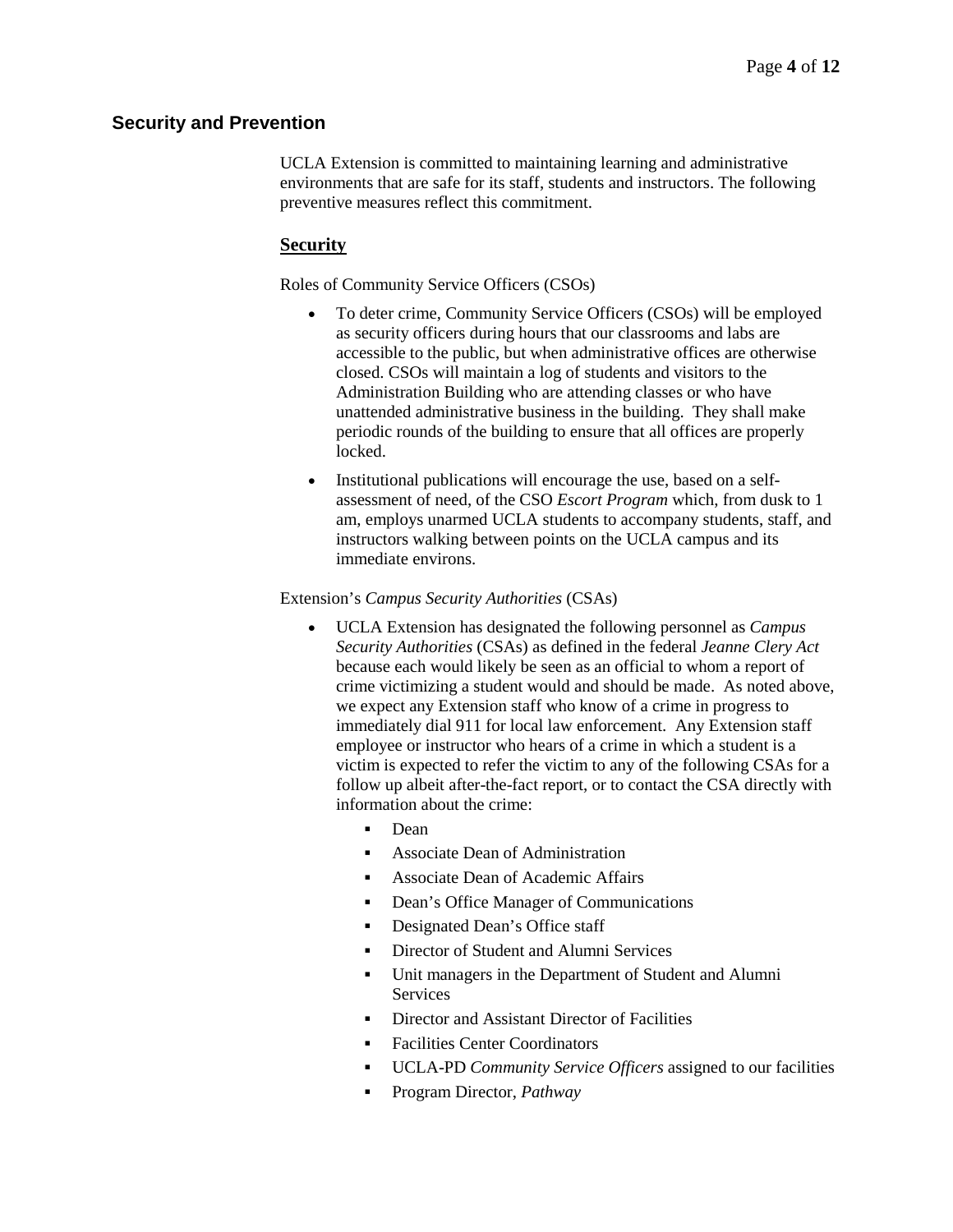- CSAs will receive training from time to time provided by the UCLA administration, and an annual reminder from the Dean's Office of the crimes that require a report and the form to be used for doing so. To ensure there is no redundant reporting and to ensure that the Dean is fully informed of *Clery* crime statistics arising from the Extension population, copies of incident and annual reports by CSAs will be forwarded to the Associate Dean of Administration.
- As required by law (20 U.S.C. section 1092(f)), Extension's print and web-based catalogs will include notice of and referrals to campus crime statistics posted at the UCLA Police Department's web site.

Other Public Information / General Safety Sensitivity

• The Dean's Office will ensure that material about safety appearing in the web-based *Instructor Contract* is kept up to date and reviewed as part of the February policy review and continuity planning exercises described herein.

Access to Buildings and Issuance of Keys

- Extension Facilities is responsible for issuing keys to those employees authorized by directors to open offices and to have access when offices are closed. (Key authorization may not be delegated further.)
- Extension Facilities is responsible for collecting keys from employees whose appointments have ended. (The possession of office keys does **not**  constitute authorization to be in any facility when it is not open to the public. See below.)
- Members of the Crisis Management Team (see below) will be issued access cards for the Administration Building.
- The Gayley/ $1<sup>st</sup>$  floor/east entrance and the loading dock//north entrance doors to the Administration Building are fitted with card-swipe style locking mechanisms. Access card keys will be issued to a limited number of staff in addition to the Crisis Management Team for off-hour access. Issuance of card-swipe key/IDs requires authorization of a Department Director.
- Whenever Extension facilities are officially closed, notice to that effect will be announced in advance, or in the event of emergencies, communicated through the means identified below (see *Communications)*, along with notices posted on the exterior of buildings. These are the terms and condition of use of the access keys to enter Extension facilities during periods of official closure:

Some employees may have *authorized* professional obligations requiring them to work in our buildings during periods of closure. In such cases, authorization will be provided in writing by the directors of their departments in advance, and copies will be on file in Extension's Facilities Department. A list of such names will be compiled and kept up to date.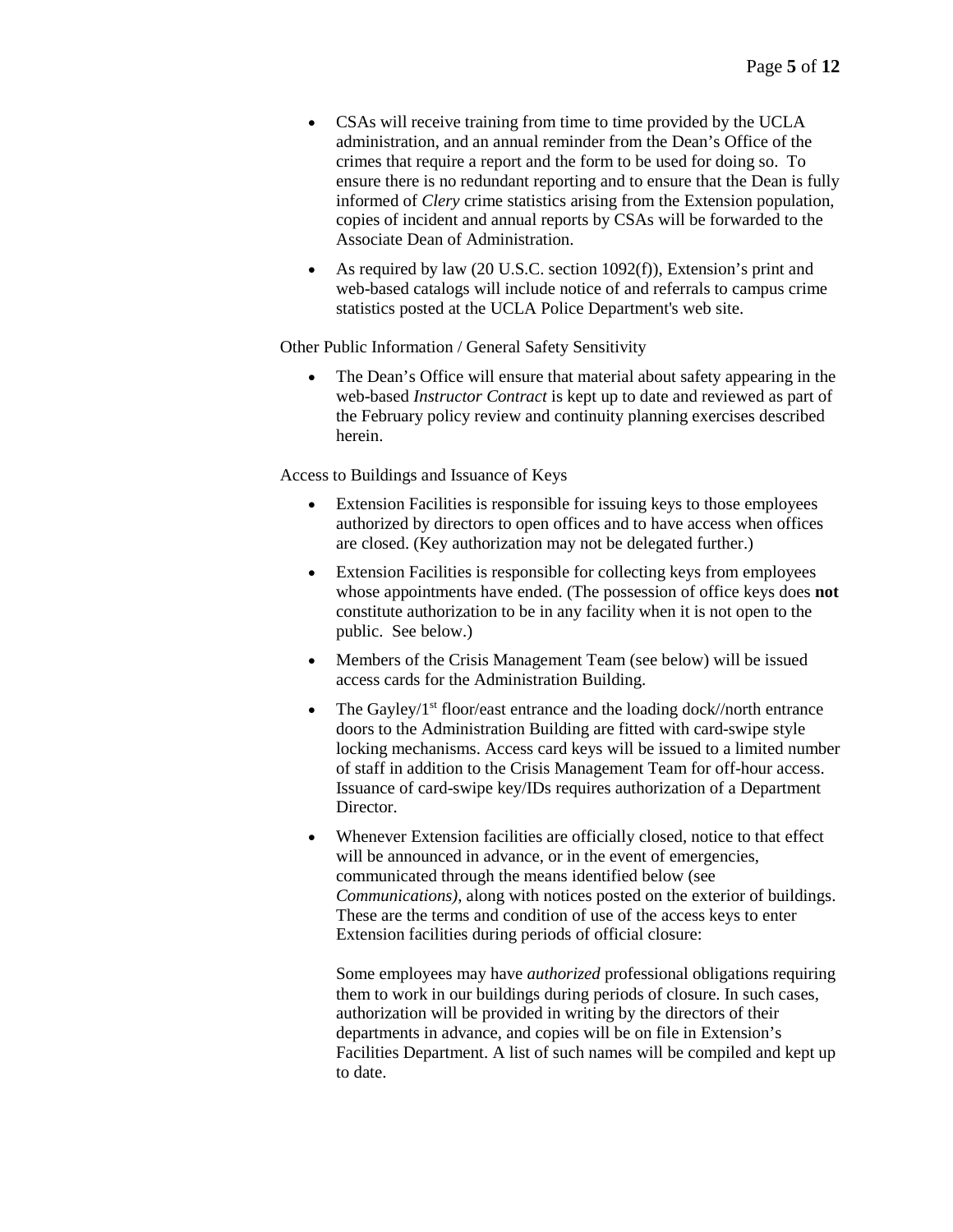Employees so authorized may from time to time use their off-hours access privilege for personal business, such as watering plants over an extended holiday, or showing their office to family or friends. *Employees who experience illness or injury when on the closed premises for personal business are not covered by worker's compensation*. Therefore, unless the employee has assigned responsibility for unlocking the building, building keys will be provided only to those who agree to sign a liability waiver. The liability waiver shall be in a form and format approved by UC General Counsel, and will be kept with their key authorization in Extension's Facilities Department.

# **Training and Drills; Safety Committee and Floor Warden Program**

### **Training and Drills**

Fire and earthquake drills will be conducted annually at all Division of Continuing Education facilities.

For all Extension staff, work schedules permitting, *administrative leave with pay* will be authorized for any personnel interested in undertaking the *Community Emergency Response Team* (CERT) training provided by the *Los Angeles City or County Fire Departments* or other municipal fire departments authorized to provide such training.

The Facilities Director will periodically convene the *Safety Committee* described herein for training, orientation and drills.

### **Safety Committee**

Each Department Director shall appoint a staff person to represent her/him on the **Extension Safety Committee.** In addition, Metro Center Coordinators and all resident assistants employed by the Pathway Program shall be members of the Safety Committee. Each member's job description will state that 10% of their job duties will be expended in life/safety training and miscellaneous safety activities organized through the committee (an allowance for of up to 4 hours/week or 208 hours/year). Actual time expended will be somewhat less. Safety Committee members will:

- Update and maintain departmental *Injury and Illness Prevention Program* plans and the departmental *Emergency Response Plan*.
- Assume a leadership role in the event of a building emergency.
- Update department management regarding committee meetings, and changes to procedures and protocols
- Assist and advise unit managers and directors with inspection of office areas for common hazards.
- Serve as Floor Warden during evacuation exercises. Distribute assignments (stairwell monitors and searchers) as evacuation events and drills unfold.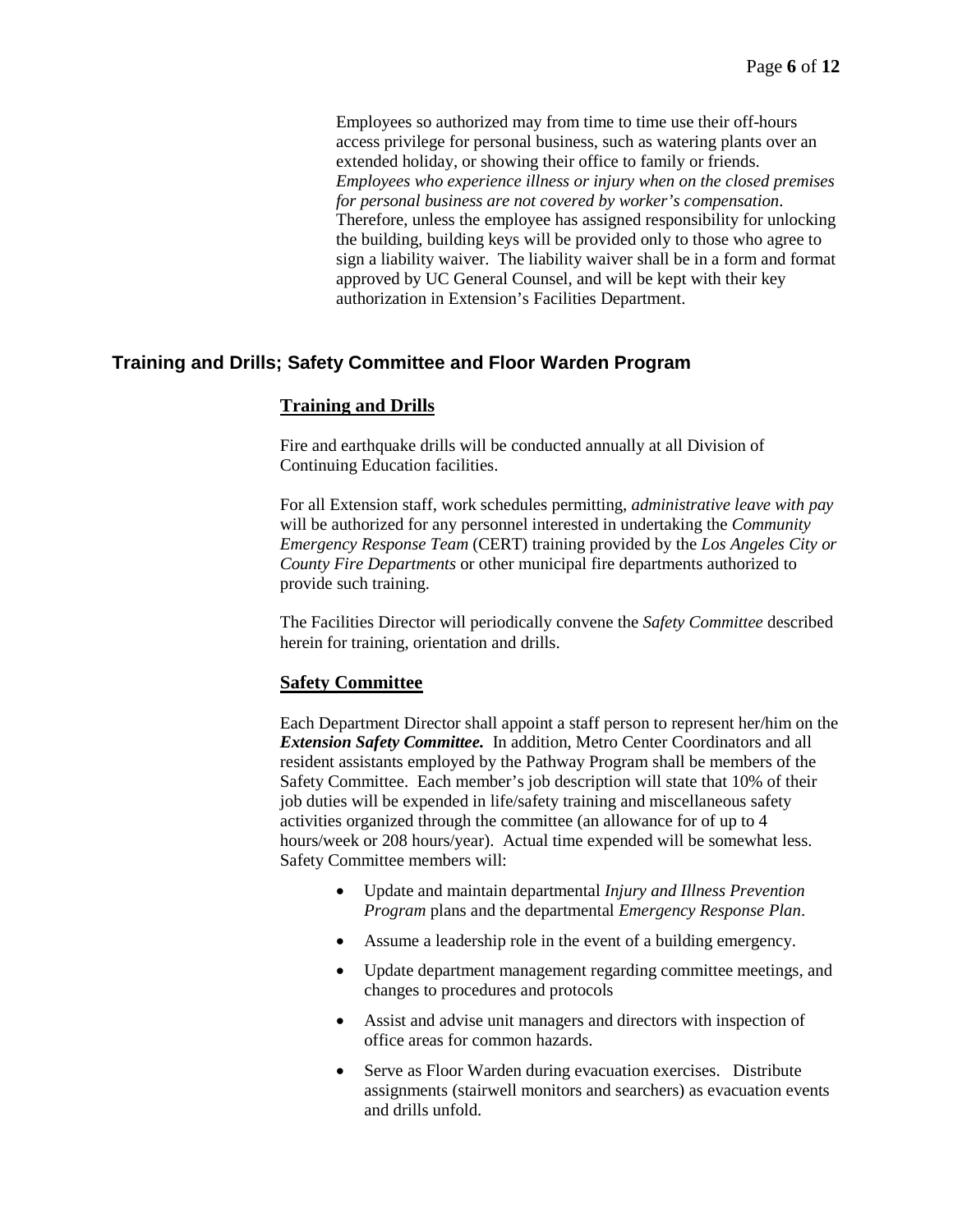- Maintain emergency supplies housed departmentally on site (e.g. vests, whistles, 2-way radios, floor plans, flashlights, first aid kits, food and potable water).
- Provide leadership and assist with food and water distribution, sanitation and safety in the event occupants are required to shelter in place.
- Attend training and practice sessions such as *Heart Saver CPR, First Aid*, fire extinguisher operation, crime avoidance, and workplaceviolence- training provided by various agencies such as Red Cross, police and fire departments. Members will also engage *Environmental Health and Safety's* training on the *Injury and Illness Prevention Program*.

### **Floor Warden / Evacuation Team Roles**

To ensure the safe and rapid evacuation of Extension's facilities, the Safety Committee members under the general direction of the Facilities Director will organize and manage evacuation drills. For a complete evacuation of the Administration Building, members of the safety committee (or their delegates in their absence) will serve as *Floor Wardens*. The *Floor Warden* at each level will augment her/his evacuation team "on the fly" by assigning staff to serve as *stairwell monitors* or as *searchers*. The *searchers* will inspect for those lingering or lost. The stairwell monitors will guide staff to exits until all have safely evacuated. These floor by floor teams will be the last to leave. The floor warden for each level will report their floor's status to the Facilities Director or most senior administrative person in attendance.

Since metro centers are leased spaces in facilities not wholly administered by the University, the Director of Facilities will assure that all employees assigned to such facilities are aware of the emergency and security plans of these non-University environments. Each plan must be assessed to determine whether it conforms to University guidelines. In cases where the University would require more than what the building management provides, supplementary instructions are developed and employees trained to these higher standards. Once outside, evacuation team/safety committee members will direct employees, instructors and students to appropriate assembly areas:

**Assembly Areas.** During drills and actual emergencies, Floor Wardens will direct employees and other building occupants to designated assembly areas:

#### **Administration Building**

*Drill*. The parking lot and Coral Tree plaza on the west side of the building away from its front entrance.

*Actual Emergency.* Gather in the parking lot as above, then as directed travel via the safest route to the center of Lot #36 on Kinross Avenue between Gayley and Veteran Avenues.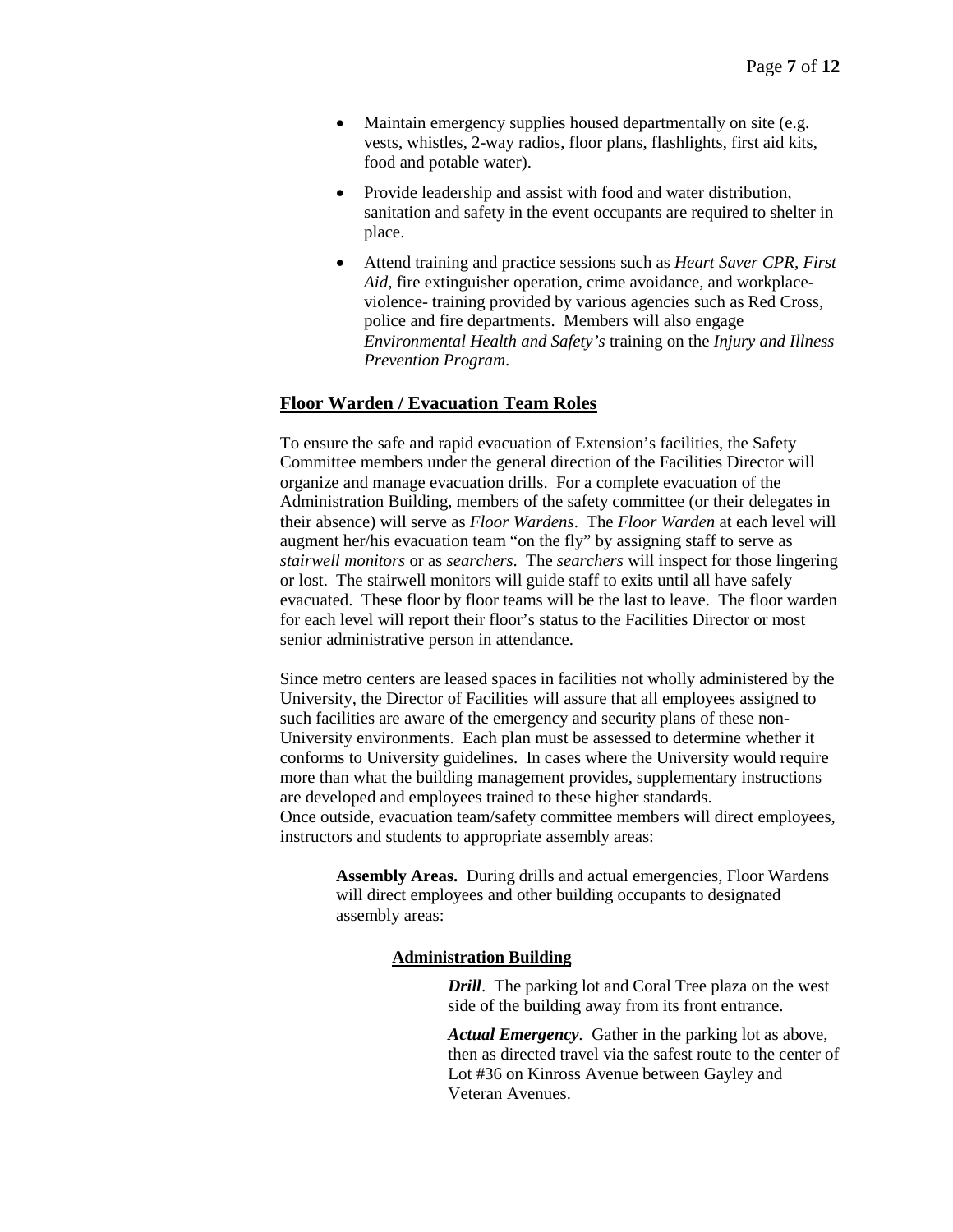**[Lindbrook Center](file://intracon/../../intracon/policies/refs/LBC.doc)**, assemble in UCLA Parking Lot 36, via Wilshire Blvd.

**[Westwood Center](file://intracon/../../intracon/policies/refs/1010WC.doc)**, assemble at designated meeting areas at the south corners of Weyburn and Glendon Avenues and along both sides of Glendon Avenue just south of Weyburn.

**[Gayley Center,](file://intracon/../../intracon/policies/refs/WVC.doc)** assemble in UCLA Parking Lot 36, via either Wilshire Blvd. or Kinross Avenue.

**Downtown Center:** Follow posted directions at the facility. Evacuation routes lead to assembly areas in the parking structure and at 2nd Street.

**424 Kelton Avenue /** *Pathway Residence***:** Assemble directly across the street (Kelton) on the public sidewalk.

As a part of on-going life safety training, all staff will be acquainted with approved assembly areas following a decision to evacuate any building. *Staff are expected to see to the safe evacuation of students and instructors as a matter of highest priority*.

# **Crisis Management Team – Liaisons, Delegations, and Responsibilities**

The Dean is the principal liaison with the Chancellor's office for emergencies that affect the UCLA community, and has delegated authority for emergency response and recovery planning for the division. The decision to close the UCLA campus is reserved to the Chancellor. Except as noted below, the decision to discontinue operations or Extension instruction at any venue is vested with the Dean, with the Associate Dean of Administration in his/her absence, and with the designated Acting Dean should both be unavailable.

In addition to the Dean and Associate Dean of Administration, the following liaisons and delegates collectively are defined as the division's crisis management team. Delegates shall each be responsible for developing and maintaining detail action plans, that will be subject to periodic review, and which will address various contingencies and business recovery and resumption strategies. To facilitate communication with instructors, to assist with rescheduling of classes in the event of a Tier-Two event, and to plan restoration of instruction following a Tier-Three event, all program department directors are members of the crisis management team.

### **Liaisons**

**Facilities Director**: The incumbent is the liaison with the various offices of UCLA's Community Safety division, including the UCLA-PD, UC-FD, and the Environment Health and Safety department; and with both Facilities Management and Capital Programs divisions for utilities, engineering and architectural services. (The UCLA-PD is, in turn, the principal liaison for medical emergency personnel.) The incumbent is responsible for providing police and contract security services at UCLA Extension facilities, including the Administration Building and all leased properties. The incumbent is also responsible for developing and maintaining a program of fire safety and evacuation drills, earthquake preparedness training, and office and classroom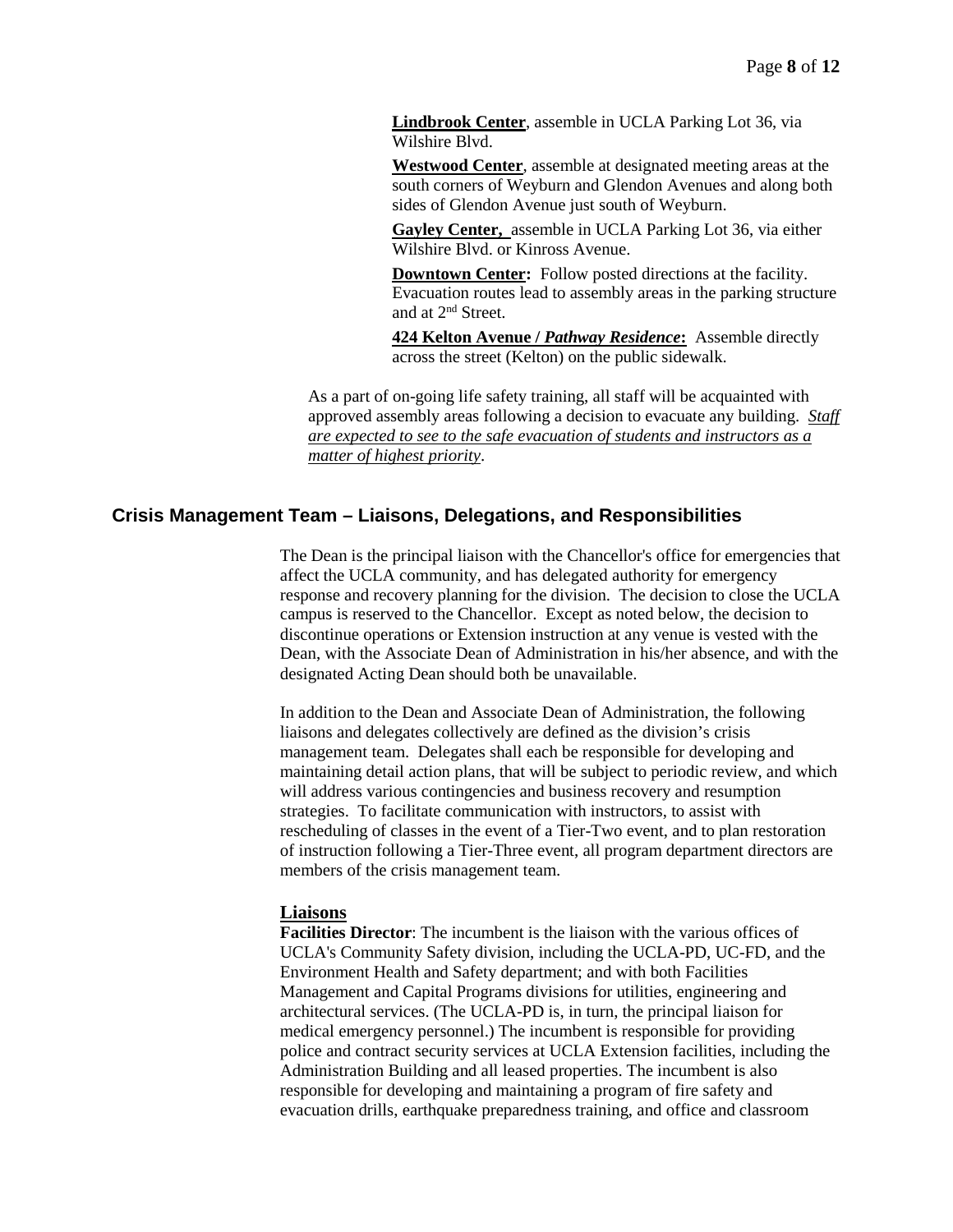safety; and for ensuring that Extension venues are adequately equipped with emergency food, water, first-aid and sanitation supplies.

**Extension Human Resources (EHR) Director**: The incumbent is the liaison with Campus Human Resources, and is therefore responsible for identifying and arranging emergency management and leadership training for UCLA Extension's Crisis Management Team. In the aftermath of an emergency event, the EHR Director is also responsible for identifying post-trauma counseling services available at the Staff and Faculty Counseling Center. The incumbent has delegated responsibility for maintaining the census of staff to enable rapid accounting for personnel in the event of an emergency, and to enable use of emergency contact information.

**Budget and Financial Services Director**: The incumbent is the liaison with UCLA Finance and with UCLA Material Management, and therefore is responsible for emergency mobilization of essential purchasing, procurement, cashiering and banking operations.

### **Delegates**

**Director of ITS:** The incumbent is responsible for UCLA Extension's computing environment which consists of network infrastructure and connectivity, access to productivity tools such as email, word processing, and anti-virus software, application servers and data storage, end-user computing, and the support of all of Extension's business applications. The incumbent is responsible for developing, progressively updating and annually submitting for review a detailed recovery plan with the expectation of capability for a full restoration within fifteen business days. Restoration of communications systems such as email and public website servers will always assume the highest priority.

**Director of Student Services**: The incumbent is responsible for planning predicated on the restoration of operations in all units using manual processes until the restoration of administrative information systems is achieved. ("Manual Process" shall mean the ability to accept a request, and acknowledge receipt of a request, for a transaction to be completed at a future time.) To serve our large international student population, the *International Student Office* is to be ready and able to relocate and restore service at an alternate center *within one business day*. The *Enrollment* offices' staff is to be ready and able to relocate and restore operations *within one business day*.

**Executive Director of Marketing**: The incumbent is responsible for service restoration of the internal production environment for marketing materials and publications following a catastrophic business interruption, and the planning necessary to effect its restoration.

**Director, Office of Instructional Enhancement**: The incumbent is the liaison with the organization that provides Extension's Learning Management System (LMS) housing course sites and the student and instructor work contained therein. In the event of an emergency that impacts on-the-ground resource, the incumbent will be responsible for coordinating strategic redeployment of instruction to online platforms to the greatest possible extent.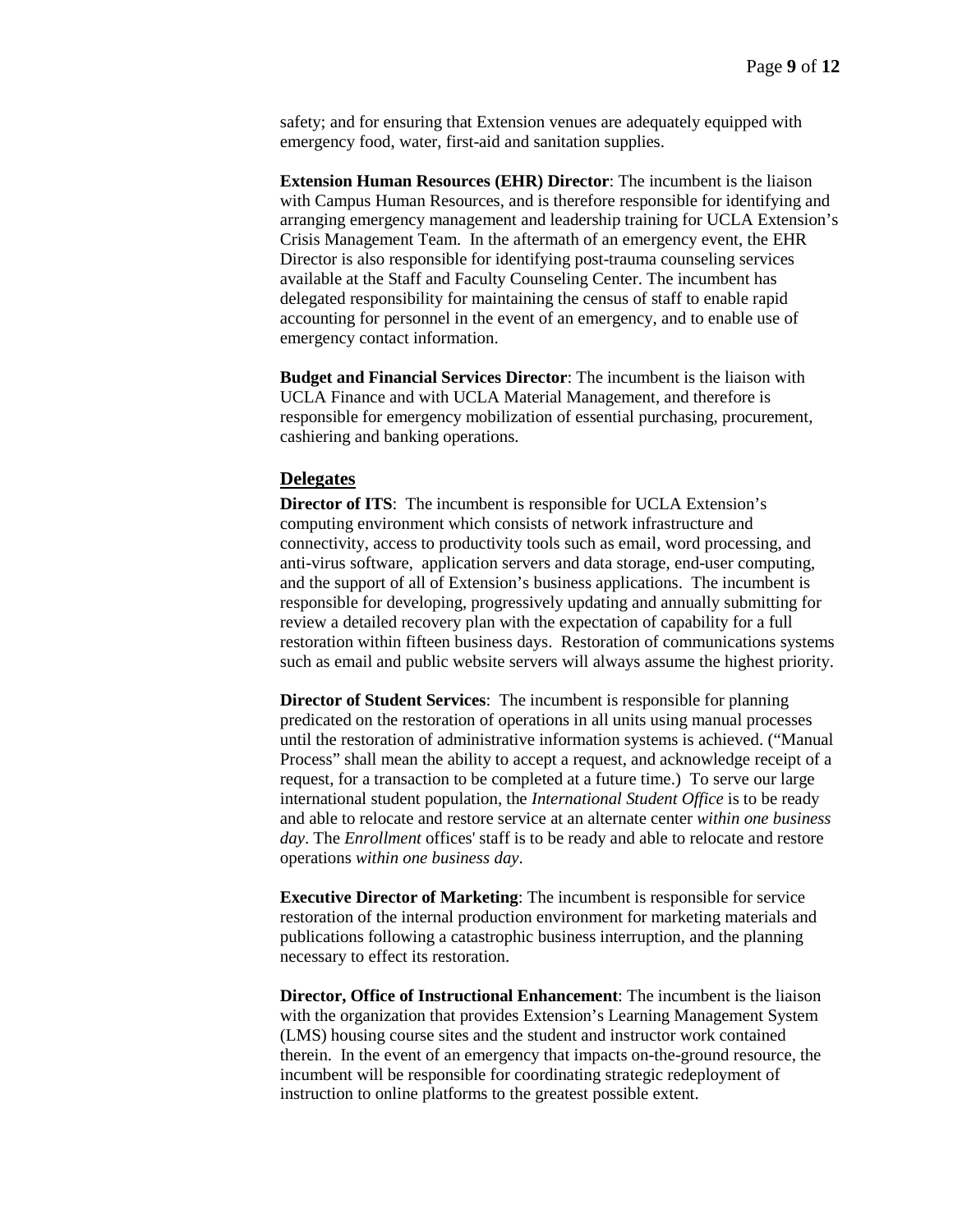**Dean's Office Communications Manager**: The incumbent is responsible for managing communications tasks in the event of an emergency, including the crafting and dissemination of messages from the Dean's Office, and the relay of inbound *timely warning* and *emergency messages* from campus security authorities to Extension's student and instructor populations. The incumbent serves as liaison with *UCLA Communications and Public Outreach*.

### **Communication Management and Protocols**

The Administration Building is designated as Extension's principal emergency operations facility. In the event of a major emergency occurring outside routine business hours, the crisis management team will, when called to do so, assemble in Westwood at the Administration Building.

#### **Contact lists**

As noted above, the Dean's office is responsible for maintaining a home/emergency contact list for members of the crisis management team. Directors and managers are encouraged but not required to develop and maintain their own home emergency call lists of staff. Employees asked for this information will be advised that providing it is voluntary. Maintaining the privacy of the employee's contact information is the responsibility of the person who holds it. Use of emergency contact information for any purpose other than an emergency may violate other policy, labor agreements, or law.

#### **Instructor Resources**

- The *Office of Instructional Enhancement* will ensure that instructors are provided with emergency information through such resources as the *Instructor Course Manager* website and the *Instructor Guide*.
- The *Marketing Department* will coordinate the content to be displayed on the institutional website during any emergency (should the Internet be available), and during recovery and restoration phases (after Internet services are restored).

#### **Emergency Messaging**

To push closure announcements or announcements about environmental conditions that impact operations, the Dean's Office will direct the employment of Extension's student information system which can query the institutional database for email addresses and phone numbers of students and instructors by venue, the day of the week, and the time of the day a class is scheduled to meet (i.e., whether it is a daytime or evening class).

• The Dean's Office will present on its intranet site (under Program Services listing) an online, real-time *Room Capacity and Scheduling Report* that can be used to review patterns of facility use by day and time to inform extract decisions.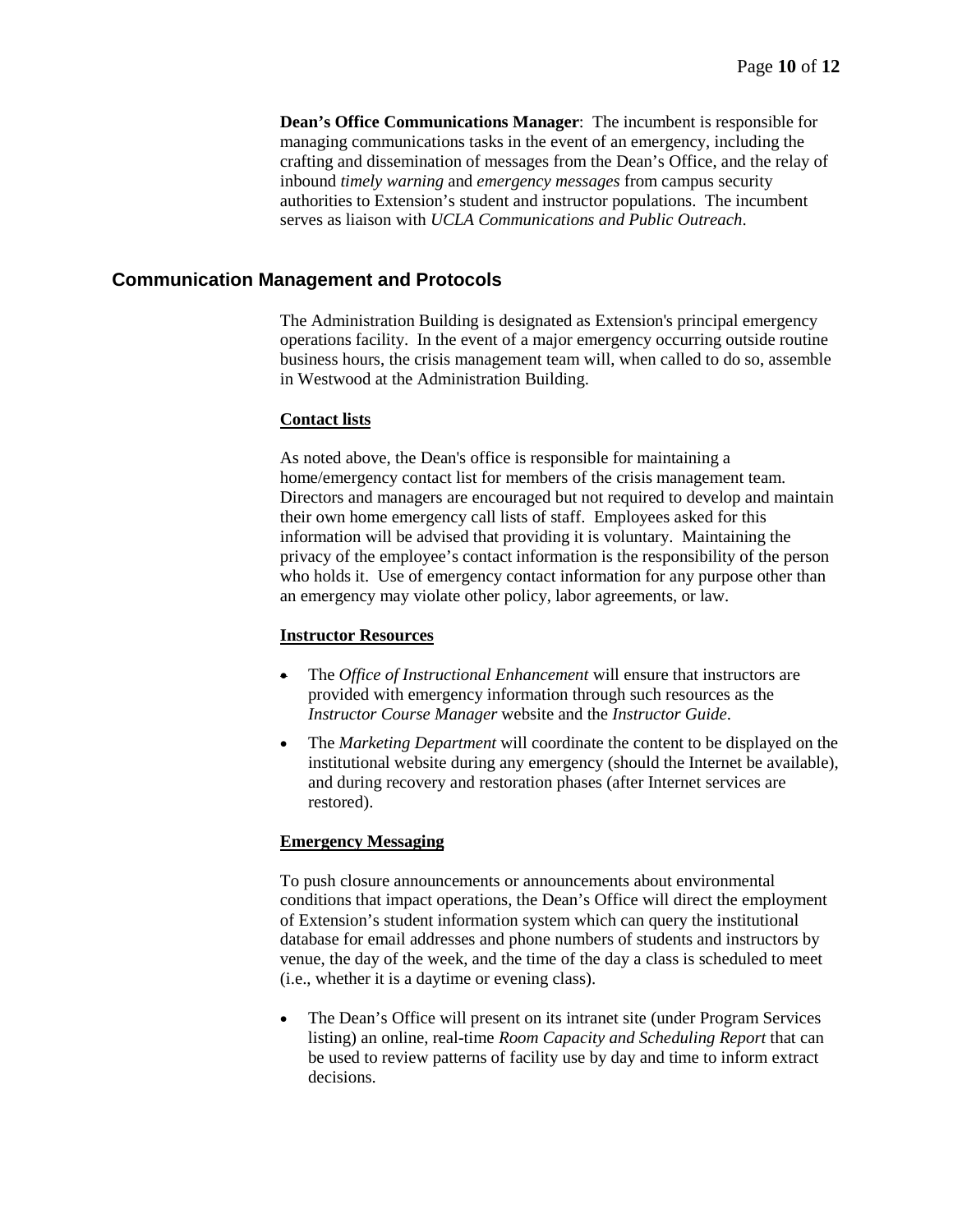- Employment of Extension's systems for blast/targeted email messaging is dependent on accessibility of Extension's database by authorized users and availability of UCLA's *Enterprise Mail* (Email) for distribution. Should either or both systems be unavailable for broadcast email announcements, the Marketing Department's extract capabilities using its *Sedona* database, and email/blast capability using *ExactTarget* software will be employed.
- The following users in the Dean's Office and Student Services are trained and authorized for messaging the whole population of students and instructors *en masse*:
	- Heather Chakiris
	- Megan Henkin
	- Ted Kissell
- Messages to be broadcast to students or instructors of multiple departments are subject to the review and approval of the Dean's Office Communications Manager prior to distribution.
- To ensure that all staff are informed of any institutional message, copies of email directed to instructors and students will be repeated internally to all staff, with a brief description of the targeted student and instructor population.
- Messages will logically be paired. Students and instructors receiving *stay away* messages will receive *service restored/welcome back* messages as soon as practicable.
- Especially with media-reported events, more than just those directly affected can be impacted. It will be to this greater population we will broadcast information. For example, a media-reported pipe-break that closes the Lindbrook Center on a Tuesday afternoon would result in a *stay-away* message to just those students and instructors whose classes are impacted, but a complementary assurance that *all is well* will benefit students and instructors scheduled to meet in nearby locations who might have come to believe otherwise.
- To inform closure decisions, Student Services will maintain an online/realtime web-based facility on its departmental intranet site that supports a report showing how, where and which classes are physically scheduled throughout Los Angeles, by day, date and time of day.
- Depending on the time of day and day of week, email broadcasts can be used to influence traffic and to mitigate travel time around known and mediareported obstacles by recommending alternate routes. To help inform decisions related to street closures, we will be mindful that outbound gridlock from the campus is not necessarily mirrored on the inbound side of the street, and our students are not to be deemed *impacted* by congestion normal to any rush-hour.
- UCLA, in compliance with federal regulations, periodically broadcasts *emergency notifications* to the campus community via its *BruinAlert* system. Since Extension's student and instructor populations are not automatic